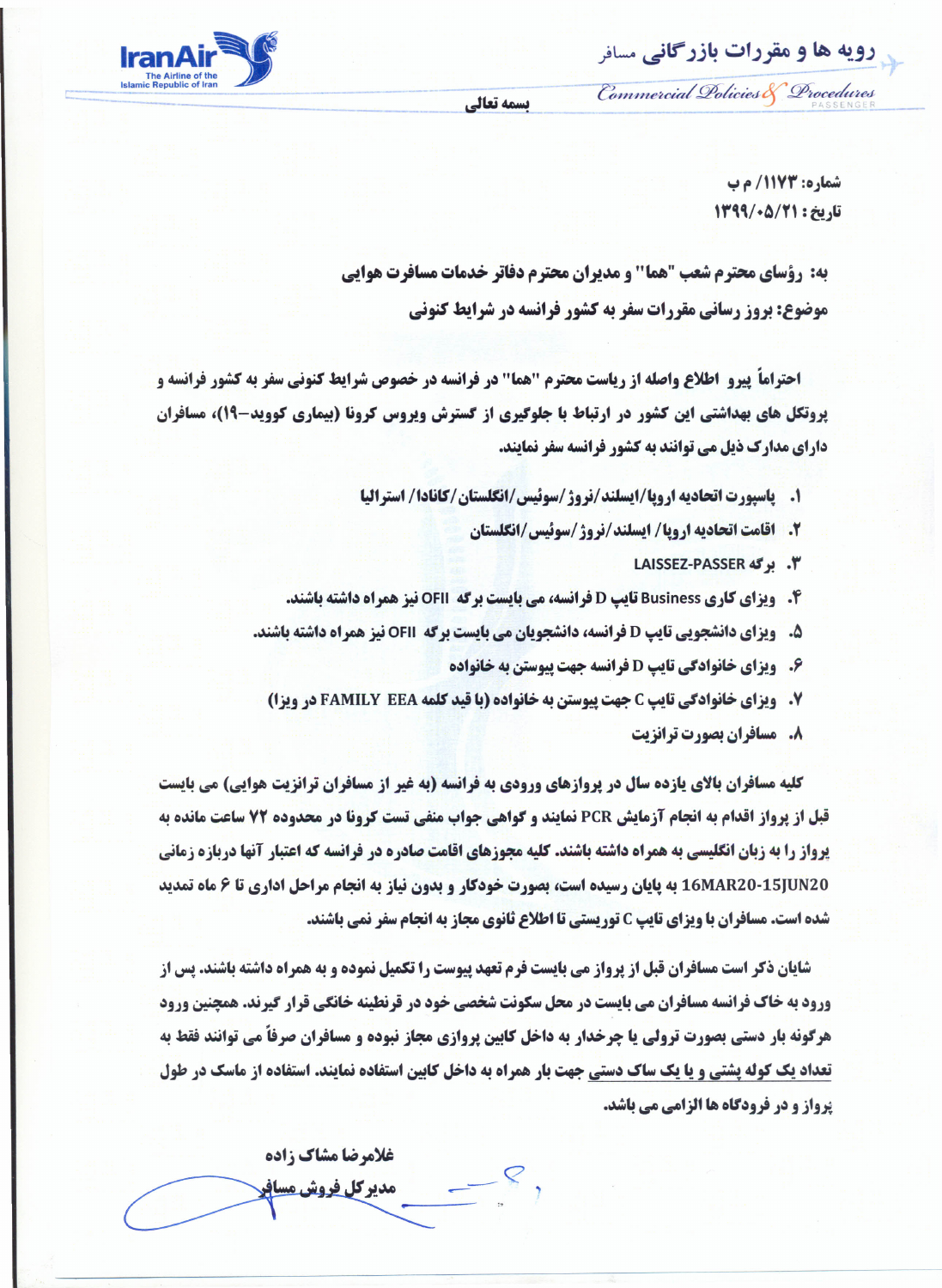## **INTERNATIONAL TRAVEL CERTIFICATE TO MAINLAND FRANCE FROM A THIRD COUNTRY\***

#### (**\***ALL COUNTRIES EXCEPT EUROPEAN UNION MEMBER STATES AND ANDORRA, ICELAND, LIECHTENSTEIN, MONACO, NORWAY, SAN MARINO, SWITZERLAND, UNITED KINGDOM, HOLY SEE)

This certificate must be presented to transportation companies, before boarding, by passengers travelling to mainland France. It must also be presented to border control authorities.

## **To be filled in by the traveler:**

**I, the undersigned,**

**Ms./Mr.:**

**Born on:**

**Nationality:**

**Residing:**

## **Certify that my travel motivations are matching one of the following (check the box):**

[ ] French nationals, accompanied by their spouse and children;

[ ] European Union nationals and nationals from Andorra, United Kingdom, Iceland, Liechtenstein, Monaco, Norway, San Marino, Switzerland, and the Holy See, having their primary residence in France or transiting through France to reach their country of origin or where they have their primary residence, accompanied by their spouse and children;

[ ] Third country nationals, who are holders of a French or European residence permit or valid long-stay visa, having their primary residence in France or transiting through France to reach their residence in a country of the European Union or assimilated;

[ ] Third country nationals, transiting less than 24 hours in an international area to reach their country of origin and who are holders of a travel document to this country;

[ ] Diplomatic mission staff, or international organizations staff working in headquarters or offices located in France, accompanied by their spouse and children;

[ ] Healthcare workers supporting the fight against Covid-19;

[ ] Flight and cargo crews, or travelling as a passenger to their departure base;

[ ] Foreign nationals ensuring the international carriage of goods;

[ ] Goods carriers including seamen.

Done at .................................,......../......../2020 (signature)